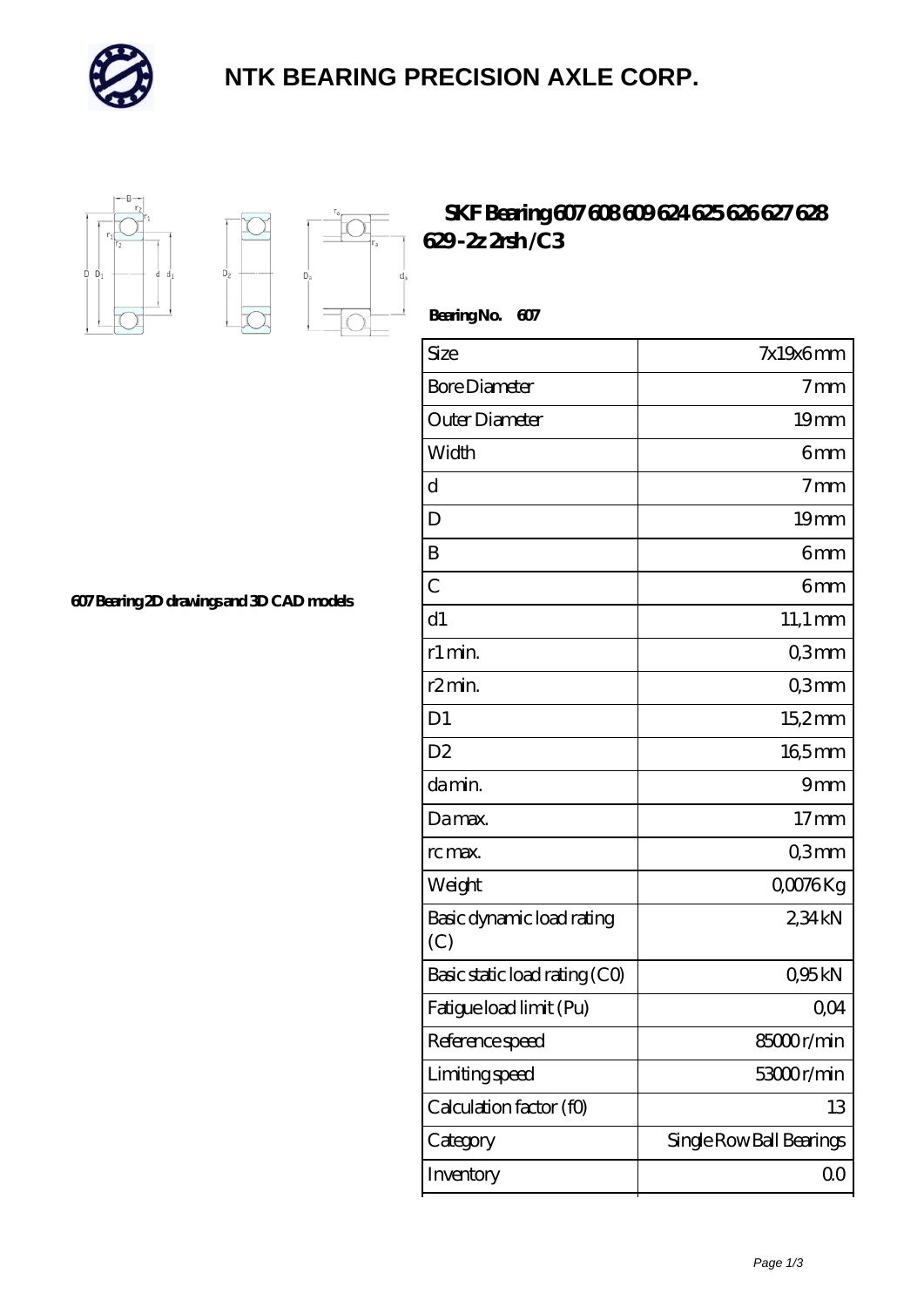

## **[NTK BEARING PRECISION AXLE CORP.](https://m.simonshaus.com)**

| Manufacturer Name                  | <b>SKF</b>                                                                                                                                                                  |
|------------------------------------|-----------------------------------------------------------------------------------------------------------------------------------------------------------------------------|
| Minimum Buy Quantity               | N/A                                                                                                                                                                         |
| Weight/Kilogram                    | 0 <sub>01</sub>                                                                                                                                                             |
| Product Group                      | <b>BOO308</b>                                                                                                                                                               |
| Enclosure                          | Open                                                                                                                                                                        |
| Precision Class                    | ABEC 1   ISO PO                                                                                                                                                             |
| Maximum Capacity / Filling<br>Slot | No                                                                                                                                                                          |
| Rolling Element                    | <b>Ball Bearing</b>                                                                                                                                                         |
| Snap Ring                          | No                                                                                                                                                                          |
| Internal Special Features          | No                                                                                                                                                                          |
| Cage Material                      | Steel                                                                                                                                                                       |
| Internal Clearance                 | CO-Medium                                                                                                                                                                   |
| Inch - Metric                      | Metric                                                                                                                                                                      |
| Long Description                   | 7MM Bore; 19MM Outside<br>Diameter; 6MM Outer Race<br>Diameter; Open; Ball<br>Bearing, ABEC 1   ISO PO<br>No Filling Slot; No Snap<br>Ring, No Internal Special<br>Features |
| Category                           | Single Row Ball Bearing                                                                                                                                                     |
| <b>UNSPSC</b>                      | 31171504                                                                                                                                                                    |
| Harmonized Tariff Code             | 8482105068                                                                                                                                                                  |
| Noun                               | Bearing                                                                                                                                                                     |
| Keyword String                     | Ball                                                                                                                                                                        |
| Manufacturer URL                   | http://www.skf.com                                                                                                                                                          |
| Manufacturer Item Number           | 607                                                                                                                                                                         |
| Weight/LBS                         | 002                                                                                                                                                                         |
| Outside Diameter                   | Q748Inch   19Millimeter                                                                                                                                                     |
| Outer Race Width                   | 0.236Inch   6Millimeter                                                                                                                                                     |
| Bore                               | 0.276Inch   7 Millimeter                                                                                                                                                    |
| bore diameter:                     | 7 <sub>mm</sub>                                                                                                                                                             |
| static load capacity:              | 095kN                                                                                                                                                                       |
|                                    |                                                                                                                                                                             |